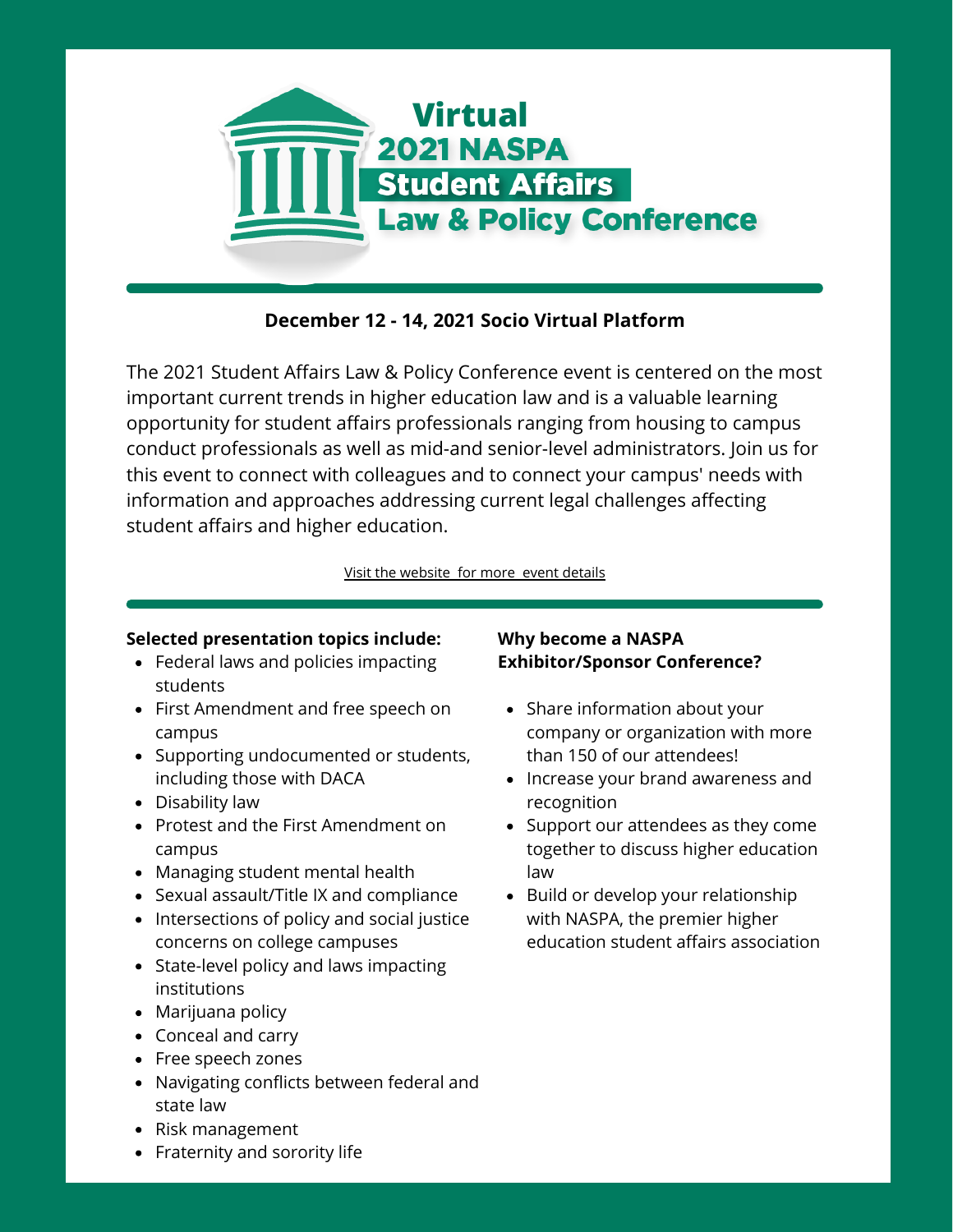# **Sponsor and Exhibit Options**

Contact Kristie Jacobsen Jerde, Assistant Director Advertising and Exhibits |218-280-7578 |kjerde@naspa.org<br>
Contact Kristie Jacobsen Jerde, Assistant Director Advertision |<br>
Contact Kristie Jacobsen Jerde, Assistant Direc • Sponsored Program Session in collaboration with NASPA (limited availability) Company name, logo, and hyperlink on the conference website. Up to three (3) conference registrations included Recognition as a gold conference sponsor in the event app Company name, logo, and hyperlink recognized on the conference website Up to two (2), conference registrations included Sponsorship of a speaker (limited availability) Banner ad in the socio app Exhibit Space on the conference app Verbal recognition at the event. • Sponsorship of opening keynote speaker or awards banquet (limited availability) Banner ad in the socio app Exhibit Space on the conference app Large Banner on your exhibit space Two CTA button Options to add links and video Booth analytics

- Recognition as a silver conference sponsor in the event app
- Verbal recognition at the event
- Medium Banner on your exhibit space
- 
- Two CTA button
- Options to add links and video
- Booth analytics



Banner ad in the socio app Exhibit Space on the conference app Email CTA button Options to add links and video Booth analytics Registration fee for up to one (1)

Have questions or looking for other sponsor opportunities?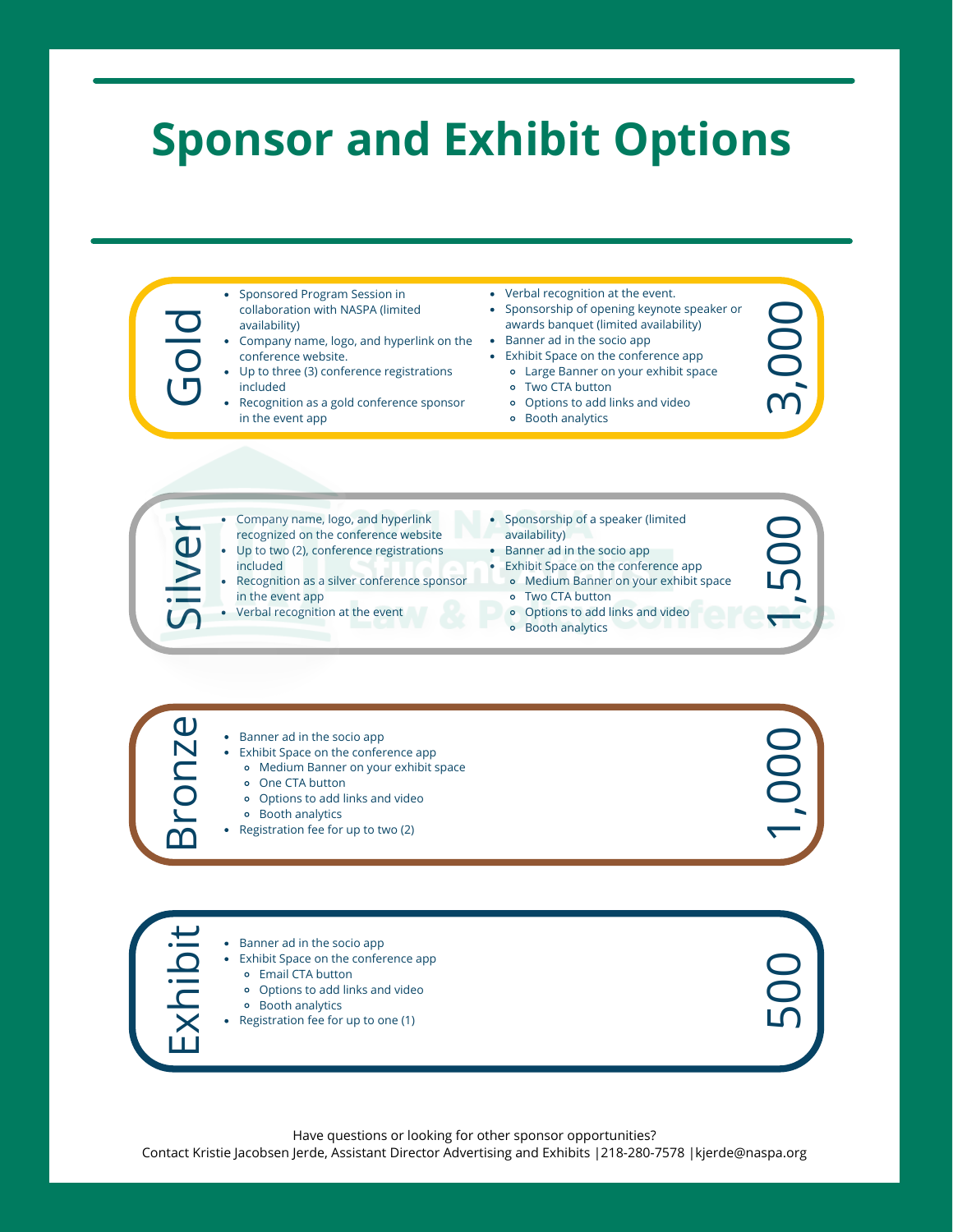# **2021 Student Affairs Law & Policy Sponsor/Exhibitor Application**

# **Organization Information**

Name of Organization: Primary Contact Person's Name: Email: Mailing Address: Website: Phone Number:

# **Package Options and Additional Registrations**



Silver Package

- Bronze Package
- Exhibitor Package

Additional Conference Registrations: x \$550=

## **Total:**

# **Payment Options**

- 
- Credit Card (Will invoice you and send a link to pay)



Check (Will invoice you with the address to send payment)

By signing here, you are agreeing to terms, deadlines and pricing listed on the application X

> *Cancellations for refunds must be requested no later then December 1, 2021 (refer to Terms and Conditions)*